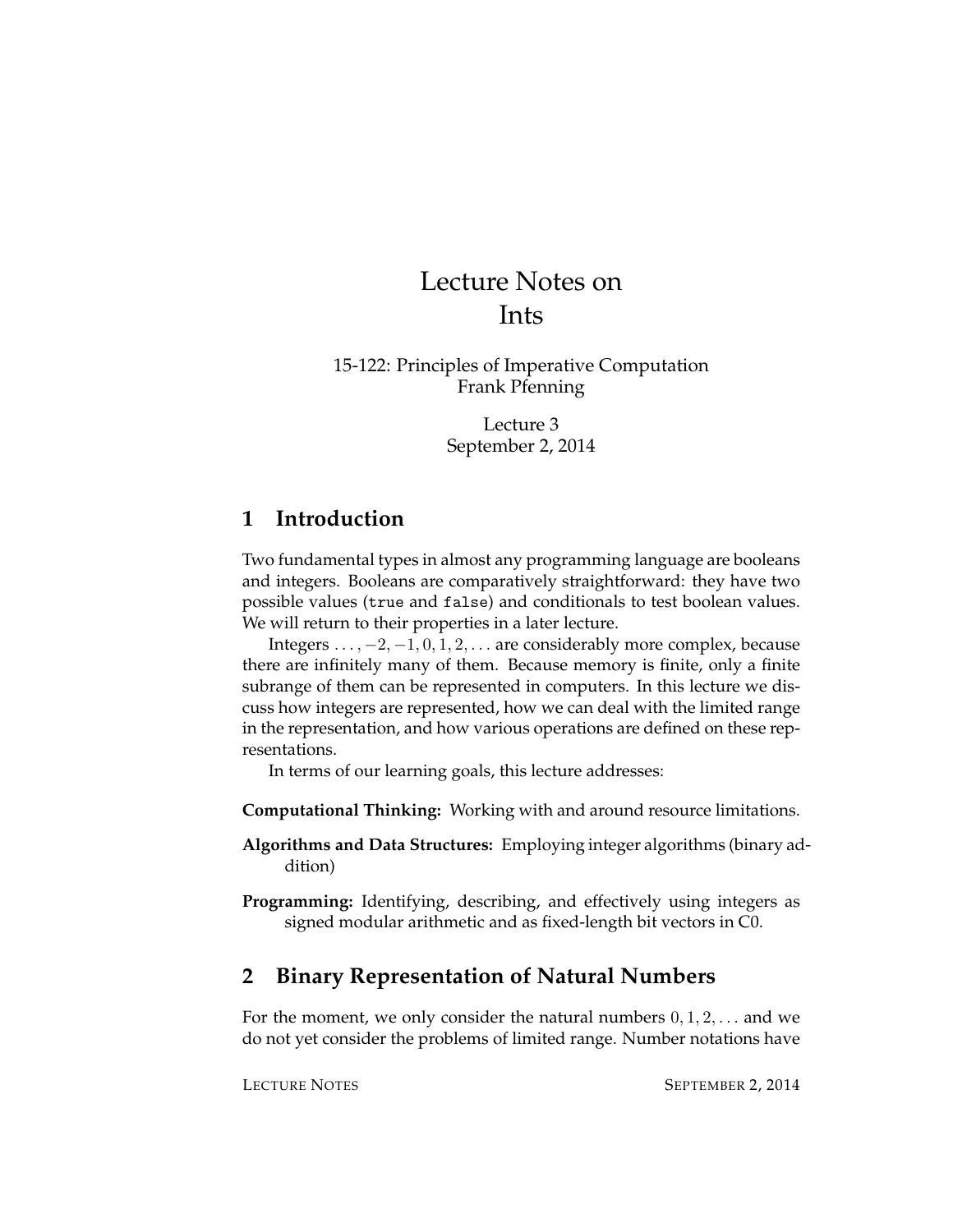a *base* b. To write down numbers in base b we need b distinct *digits*. Each digit is multiplied by an increasing power of  $b$ , starting with  $b^0$  at the right end. For example, in base 10 we have the ten digits 0–9 and the string 9380 represents the number  $9*10^3 + 3*10^2 + 8*10^1 + 0*10^0$ . We call numbers in base 10 *decimal numbers*. Unless it is clear from context that we are talking about a certain base, we use a subscript $_{[b]}$  to indicate a number in base  $b.$ 

In computer systems, two bases are of particular importance. *Binary numbers* use base 2, with digits 0 and 1, and *hexadecimal numbers* (explained more below) use base 16, with digits 0–9 and  $A-F$ . Binary numbers are so important because the basic digits, 0 and 1, can be modeled inside the computer by two different voltages, usually "off" for 0 and "on" for 1. To find the number represented by a sequence of binary digits we multiply each digit by the appropriate power of 2 and add up the results. In general, the value of a bit sequence

$$
b_{n-1} \dots b_1 b_0 \,_{[2]} = b_{n-1} 2^{n-1} + \dots + b_1 2^1 + b_0 2^0 = \sum_{i=0}^{n-1} b_i 2^i
$$

For example, 10011<sub>[2]</sub> represents  $1 * 2^4 + 0 * 2^3 + 0 * 2^2 + 1 * 2^1 + 1 * 2^0 =$  $16 + 2 + 1 = 19$ .

We can also calculate the value of a binary number in a nested way, exploiting Horner's rule for evaluating polynomials.

$$
10011_{[2]} = (((1 * 2 + 0) * 2 + 0) * 2 + 1) * 2 + 1 = 19
$$

In general, if we have an *n*-bit number with bits  $b_{n-1} \ldots b_0$ , we can calculate

$$
(\cdots((b_{n-1}*2+b_{n-2})*2+b_{n-3})*2+\cdots+b_1)*2+b_0
$$

For example, taking the binary number  $10010110_{[2]}$  write the digits from most significant to least significant, calculating the cumulative value from left to right by writing it top to bottom.

> $1 = 1$  $1 * 2 + 0 = 2$  $2 * 2 + 0 = 4$  $4 * 2 + 1 = 9$  $9 * 2 + 0 = 18$  $18 * 2 + 1 = 37$  $37 * 2 + 1 = 75$  $75 * 2 + 0 = 150$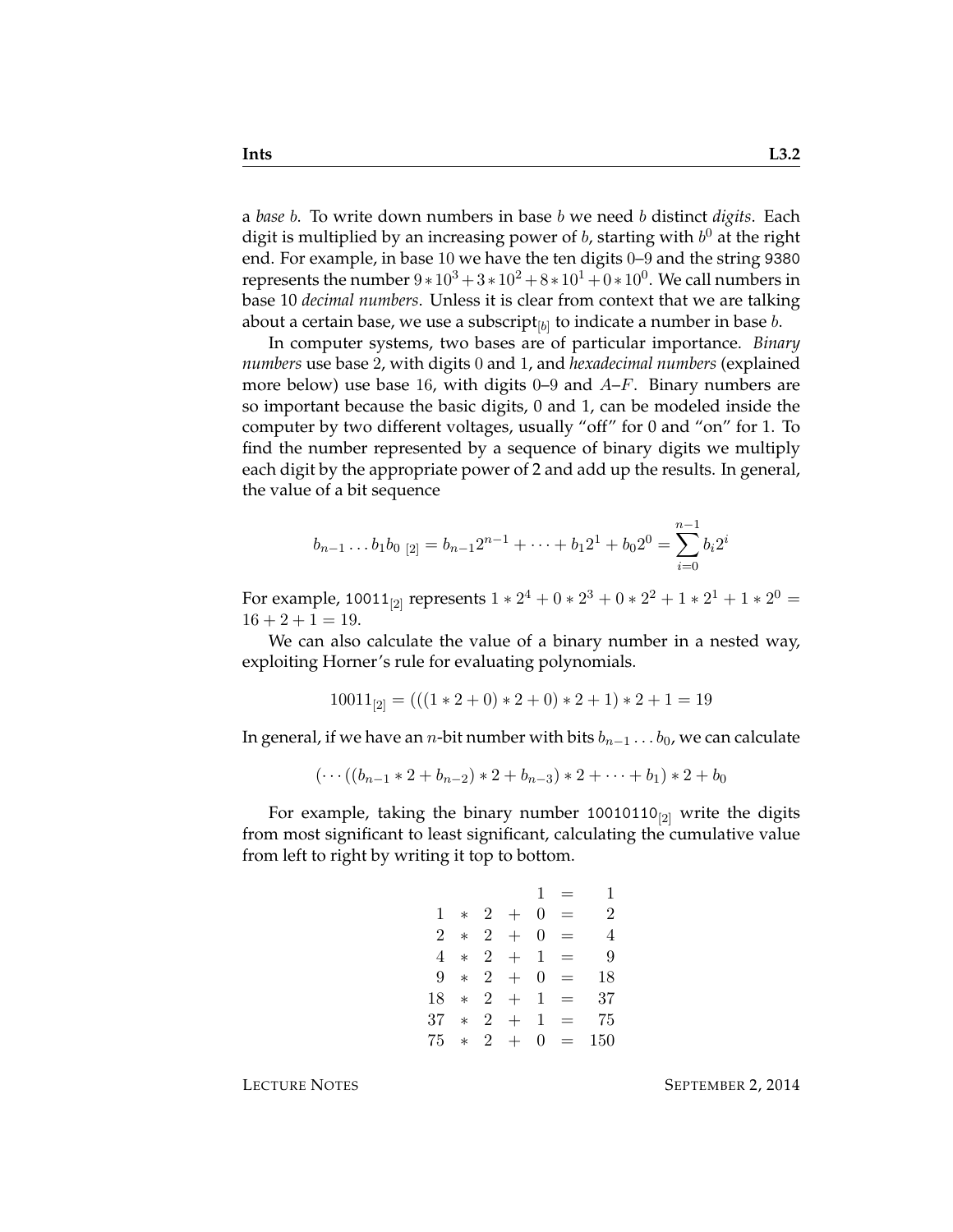Reversing this process allows us to convert a number into binary form. Here we start with the number and successively divide by two, calculating the remainder. At the end, the least significant bit is at the top.

For example, converting 198 to binary form would proceed as follows:

|     |           | $198 = 99 * 2 +$ |        |                |           | $\theta$ |
|-----|-----------|------------------|--------|----------------|-----------|----------|
| 99- | $\equiv$  | 49               |        |                | $* \ 2 +$ | 1        |
|     | $49 = 24$ |                  | $*$    | $\overline{2}$ | $+$       | 1        |
| 24  | $\equiv$  | 12               | $*$    | $2^{\circ}$    | $+$       | 0        |
| 12  | $=$ $-$   | 6.               | $\ast$ | $2^{\circ}$    | $+$       | 0        |
| 6   | $=$       | $3^-$            | $\ast$ | $\overline{2}$ | $+$       | 0        |
| 3   | $=$       | 1.               | $\ast$ | $2^{\circ}$    | $^{+}$    | 1        |
| 1   | $=$       | 0                | $\ast$ | $2^{\circ}$    | $+$       | 1        |
|     |           |                  |        |                |           |          |

We read off the answer, from bottom to top, arriving at 11000110 $_{[2]}$ .

#### **3 Modular Arithmetic**

Within a computer, there is a natural size of words that can be processed by single instructions. In early computers, the word size was typically 8 bits; now it is 32 or 64. In programming languages that are relatively close to machine instructions like C or C0, this means that the native type int of integers is limited to the size of machine words. In C0, we decided that the values of type int occupy 32 bits.

This is very easy to deal with for small numbers, because the more significant digits can simply be 0. According to the formula that yields their number value, these bits do not contribute to the overall value. But we have to decide how to deal with large numbers, when operations such as addition or multiplication would yield numbers that are too big to fit into a fixed number of bits. One possibility would be to raise overflow exceptions. This is somewhat expensive (since the overflow condition must be explicitly detected), and has other negative consequences. For example,  $(n+n)-n$  is no longer equal to  $n+(n-n)$  because the former can overflow while the latter always yields n and does not overflow. Another possibility is to carry out arithmetic operations *modulo* the number of representable integers, which would be  $2^{32}$  in the case of C0. We say that the machine implements *modular arithmetic*.

In higher-level languages, one would be more inclined to think of the type of int to be inhabited by integers of essentially unbounded size. This means that a value of this type would consist of a whole vector of machine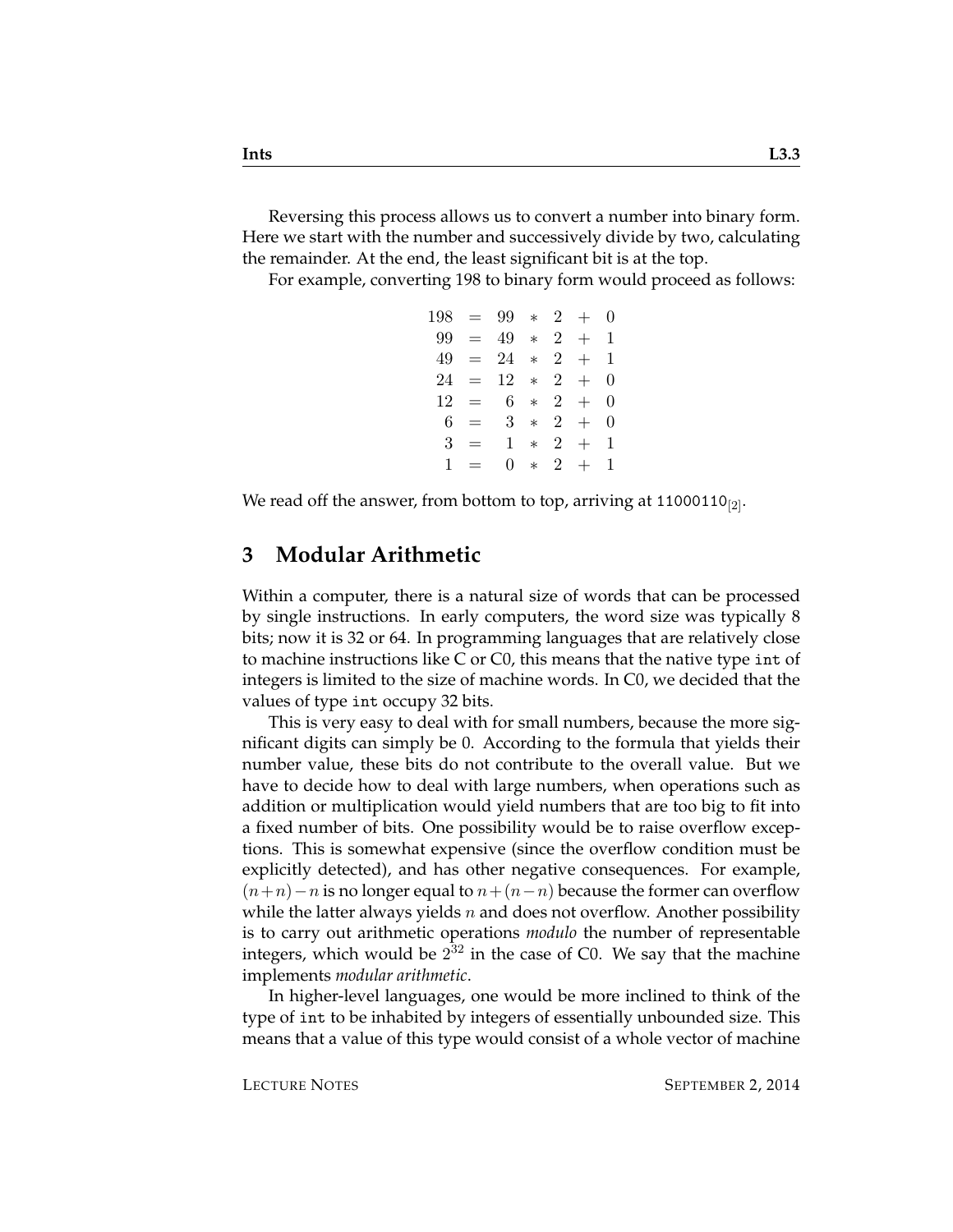words whose size may vary as computation proceeds. Basic operations such as addition no longer map directly onto machine instruction, but are implemented by small programs. Whether this overhead is acceptable depends on the application.

Returning to modular arithmetic, the idea is that any operation is carried out modulo  $2^p$  for size  $p$ . Even when the modulus is not a power of two, many of the usual laws of arithmetic continue to hold, which makes it possible to write programs confidently without having to worry, for example, about whether to write  $x + (y + z)$  or  $(x + y) + z$ . We have the following properties of the abstract algebraic class of *rings* which are shared between ordinary integers and integers modulo a fixed number  $n$ .

| Commutativity of addition       | $x + y = y + x$             |                               |
|---------------------------------|-----------------------------|-------------------------------|
| Associativity of addition       | $(x + y) + z = x + (y + z)$ |                               |
| Additive unit                   | $x+0 = x$                   |                               |
| Additive inverse                | $x + (-x) = 0$              |                               |
| Cancellation                    | $-(-x) = x$                 |                               |
| Commutativity of multiplication | $x * y = y * x$             |                               |
| Associativity of multiplication |                             | $(x * y) * z = x * (y * z)$   |
| Multiplicative unit             | $x * 1 = x$                 |                               |
| Distributivity                  |                             | $x * (y + z) = x * y + x * z$ |
| Annihilation                    | $x * 0 = 0$                 |                               |

Some of these laws, such as associativity and distributivity, do *not* hold for so-called *floating point* numbers that approximate real numbers. This significantly complicates the task of reasoning about programs with floating point numbers which we have therefore omitted from C0.

## **4 An Algorithm for Binary Addition**

In the examples, we use arithmetic modulo  $2^4$ , with 4-bit numbers. Addition proceeds from right to left, adding binary digits modulo 2, and using a carry if the result is 2 or greater. For example,

|  |  | $1 \t0 \t1 \t1 \t= 11$                    |
|--|--|-------------------------------------------|
|  |  | $+$ 1 0 <sub>1</sub> 0 <sub>1</sub> 1 = 9 |
|  |  | (1) 0 1 0 0 = 20 = 4 (mod 16)             |

where we used a subscript to indicate a carry from the right. The final carry, shown in parentheses, is ignored, yielding the answer of 4 which is correct modulo 16.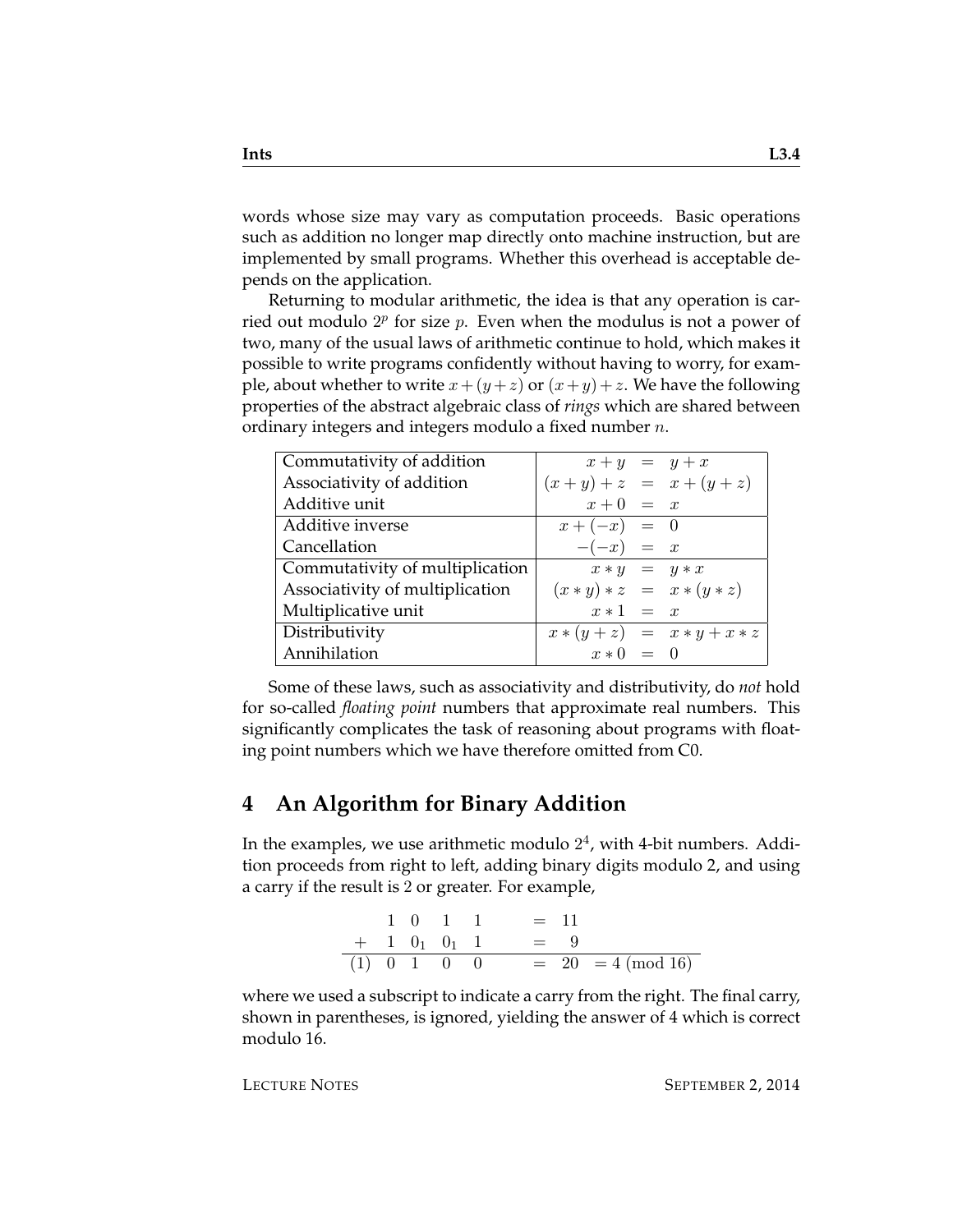This grade-school algorithm is quite easy to implement in software, but it is not suitable for a hardware implementation because it is too sequential. On 32 bit numbers the algorithm would go through 32 stages, for an operation which, ideally, we should be able to perform in one machine cycle. Modern hardware accomplishes this by using an algorithm where more of the work can be done in parallel.

#### **5 Two's Complement Representation**

So far, we have concentrated on the representation of natural numbers  $0, 1, 2, \ldots$  In practice, of course, we would like to program with negative numbers. How do we define negative numbers? We define negative numbers as additive inverses:  $-x$  *is the number y such that*  $x + y = 0$ . A crucial observation is that in modular arithmetic, additive inverses already exist! For example,  $-1 = 15 \pmod{16}$  because  $-1 + 16 = 15$ . And  $1+15=16=0$  (mod 16), so, indeed, 15 is the additive inverse of 1 modulo 16.

Similarly,  $-2 = 14 \pmod{16}$ ,  $-3 = 13 \pmod{16}$ , etc. Writing out the equivalence classes of numbers modulo 16 together with their binary representation, we have

| $-16\,$      | 0              | 16 | 0000 |
|--------------|----------------|----|------|
| $-15\,$      | 1              | 17 | 0001 |
| -14          | $\overline{2}$ | 18 | 0010 |
| $^{-13}$     | 3              | 19 | 0011 |
| $^{\rm -12}$ | 4              | 20 | 0100 |
| -11          | 5              | 21 | 0101 |
| $^{-10}$     | 6              | 22 | 0110 |
| -9           | 7              | 23 | 0111 |
| $-8$         | 8              | 24 | 1000 |
| -7           | 9              | 25 | 1001 |
| -6           | 10             | 26 | 1010 |
| -5           | 11             | 27 | 1011 |
| -4           | 12             | 28 | 1100 |
| -3           | 13             | 29 | 1101 |
| -2           | 14             | 30 | 1110 |
| 1            | 15             | 31 | 1111 |
|              |                |    |      |

At this point we just have to decide which numbers we interpret as positive and which as negative. We would like to have an equal number of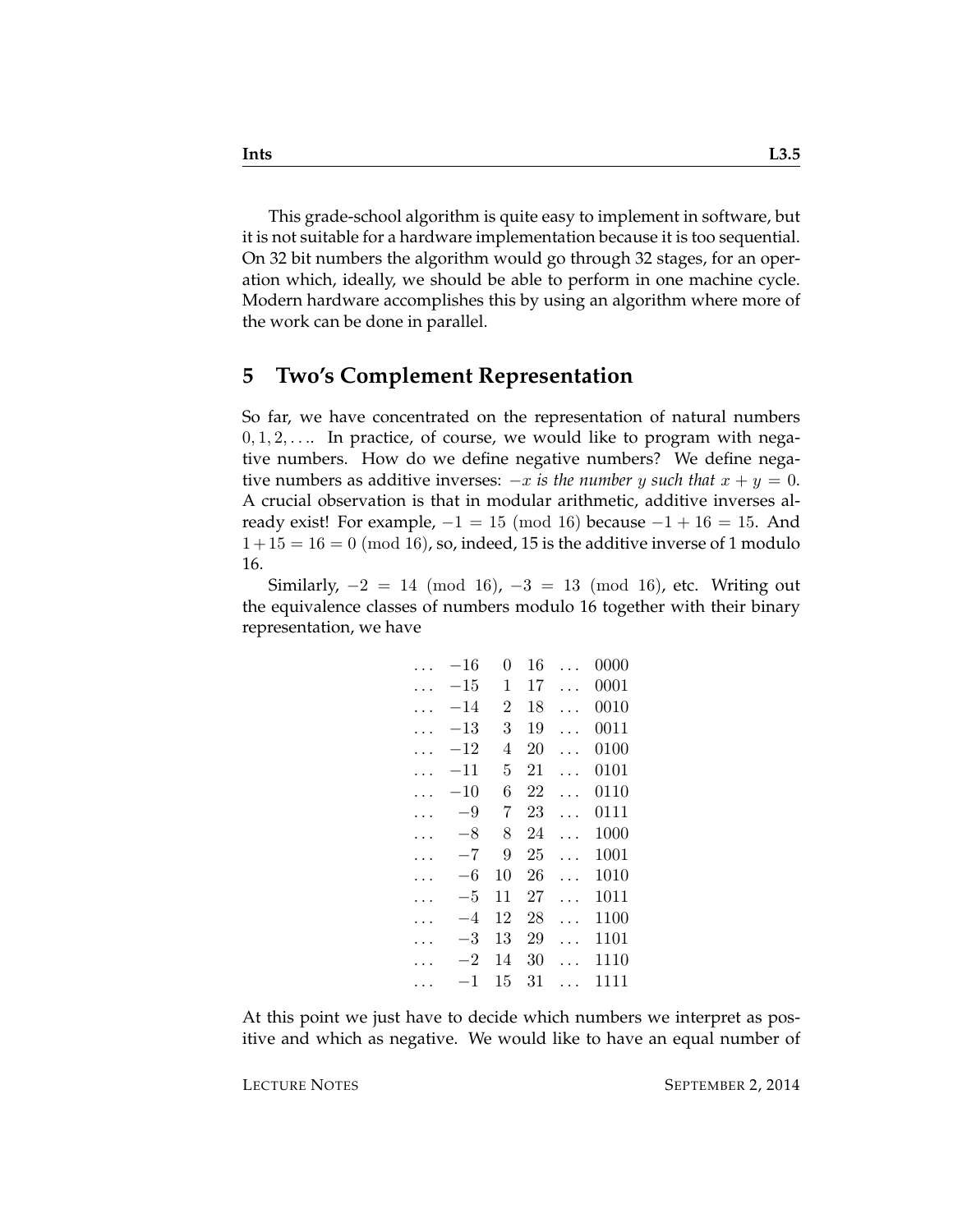positive and negative numbers, where we include 0 among the positive ones. From this consideration we can see that  $0, \ldots, 7$  should be positive and  $-8, \ldots, -1$  should be negative and that the highest bit of the 4-bit binary representation tells us if the number is positive or negative.

Just for verification, let's check that  $7 + (-7) = 0 \pmod{16}$ :

|     |    | Ŧ.       |                     |          |
|-----|----|----------|---------------------|----------|
| $+$ |    |          | $1_1$ $0_1$ $0_1$ 1 |          |
| (1) | -0 | $\Omega$ | $\mathbf{0}$        | $\theta$ |

It is easy to see that we can obtain  $-x$  from x in the bit representation by first complementing all the bits and then adding 1. In fact, the addition of  $x$ with its bitwise complement (written  $\sim x$ ) always consists of all 1's, because in each position we have a 0 and a 1, and no carries at all. Adding one to the number  $11 \ldots 11$  will always result in  $00 \ldots 00$ , with a final carry of 1 that is ignored.

These considerations also show that, regardless of the number of bits,  $-1$  is always represented as a string of 1's.

In 4-bit numbers, the maximal positive number is 7 and the minimal negative number is  $-8$ , thus spanning a range of  $16 = 2<sup>4</sup>$  numbers. In general, in a representation with  $p$  bits, the positive numbers go from 0 to  $2^{p-1}$  − 1 and the negative numbers from  $-2^{p-1}$  to −1. It is remarkable that because of the origin of this representation in modular arithmetic, the "usual" bit-level algorithms for addition and multiplication can ignore that some numbers are interpreted as positive and others as negative and still yield the correct answer modulo  $2^p$ .

However, for comparisons, division, and modulus operations the sign does matter. We discuss division below in Section [9.](#page-8-0) For comparisons, we just have to properly take into account the highest bit because, say,  $-1 =$ 15 (mod 16), but  $-1 < 0$  and  $0 < 15$ .

## **6 Hexadecimal Notation**

In C0, we use 32 bit integers. Writing these numbers out in decimal notation is certainly feasible, but sometimes awkward since the bit pattern of the representation is not easy to discern. Binary notation is rather expansive (using 32 bits for one number) and therefore difficult to work with. A good compromise is found in *hexadecimal notation*, which is a representation in base 16 with the sixteen digits  $0-9$  and  $A-F$ . "Hexadecimal" is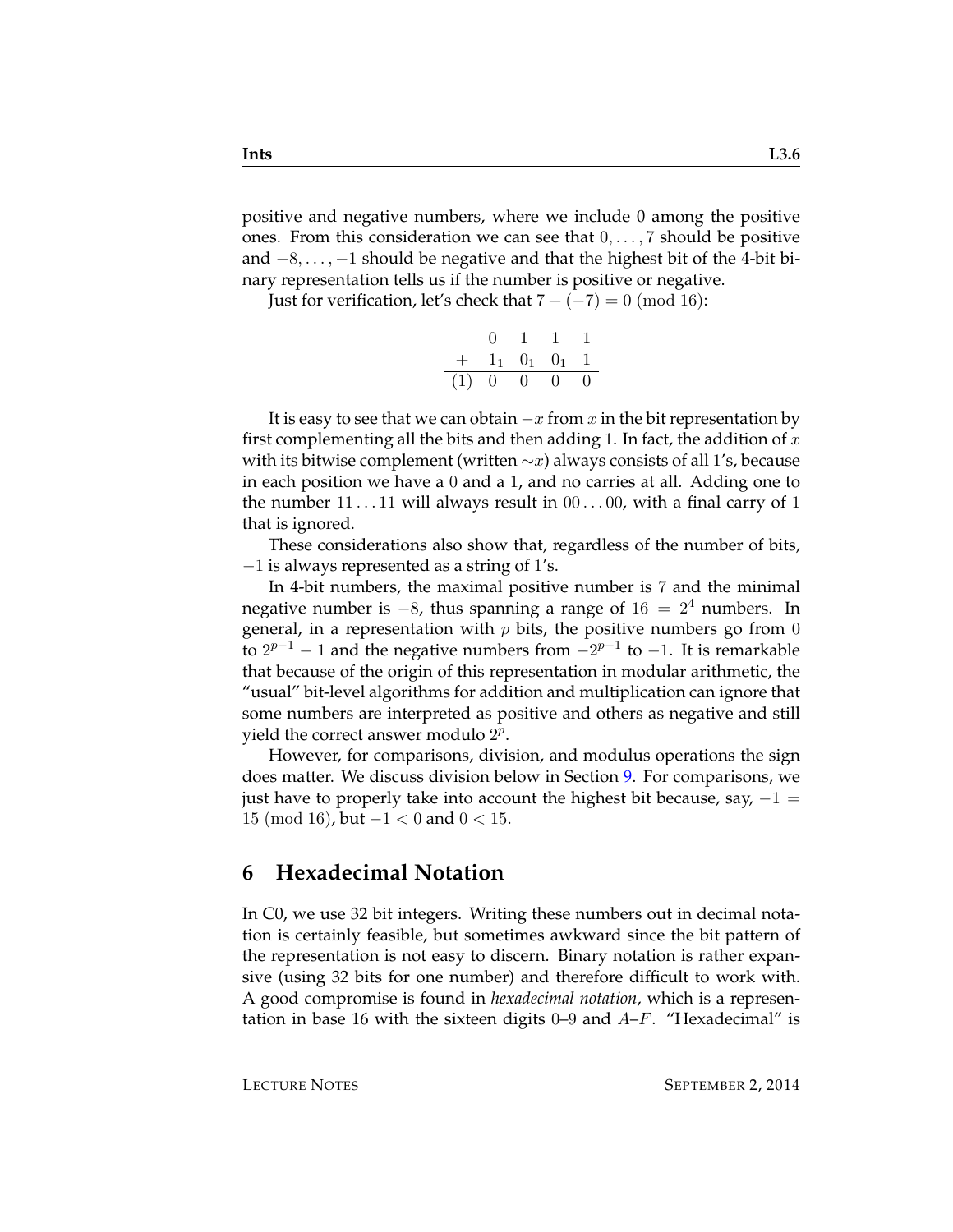often abbreviated as "hex". In the concrete syntax of C0 and C, hexadecimal numbers are preceded by 0x in order to distinguish them from decimal numbers.

| binary | hex            | decimal |
|--------|----------------|---------|
| 0000   | 0x0            | 0       |
| 0001   | 0x1            | 1       |
| 0010   | 0x2            | 2       |
| 0011   | 0x3            | 3       |
| 0100   | 0x4            | 4       |
| 0101   | 0x5            | 5       |
| 0110   | 0x6            | 6       |
| 0111   | 0x7            | 7       |
| 1000   | 0x8            | 8       |
| 1001   | 0x9            | 9       |
| 1010   | 0xA            | 10      |
| 1011   | 0xB            | 11      |
| 1100   | 0xC            | 12      |
| 1101   | 0xD            | 13      |
| 1110   | 0xE            | 14      |
| 1111   | $0\mathrm{xF}$ | 15      |

Hexadecimal notation is convenient because most common word sizes (8 bits, 16 bits, 32 bits, and 64 bits) are multiples of 4. For example, a 32 bit number can be represented by eight hexadecimal digits. We can even do a limited amount on arithmetic on them, once we get used to calculating modulo 16. Mostly, though, we use hexadecimal notation when we use bitwise operations rather than arithmetic operations.

## **7 Useful Powers of 2**

The drive to expand the native word size of machines by making circuits smaller was influenced by two different considerations. For one, since the bits of a machine word (like 32 or 64) are essentially treated in parallel in the circuitry, operations on larger numbers are much more efficient. For another, we can address more memory directly by using a machine word as an address.

A useful way to relate this to common measurements of memory and storage capacity is to use

$$
2^{10} = 1024 = 1K
$$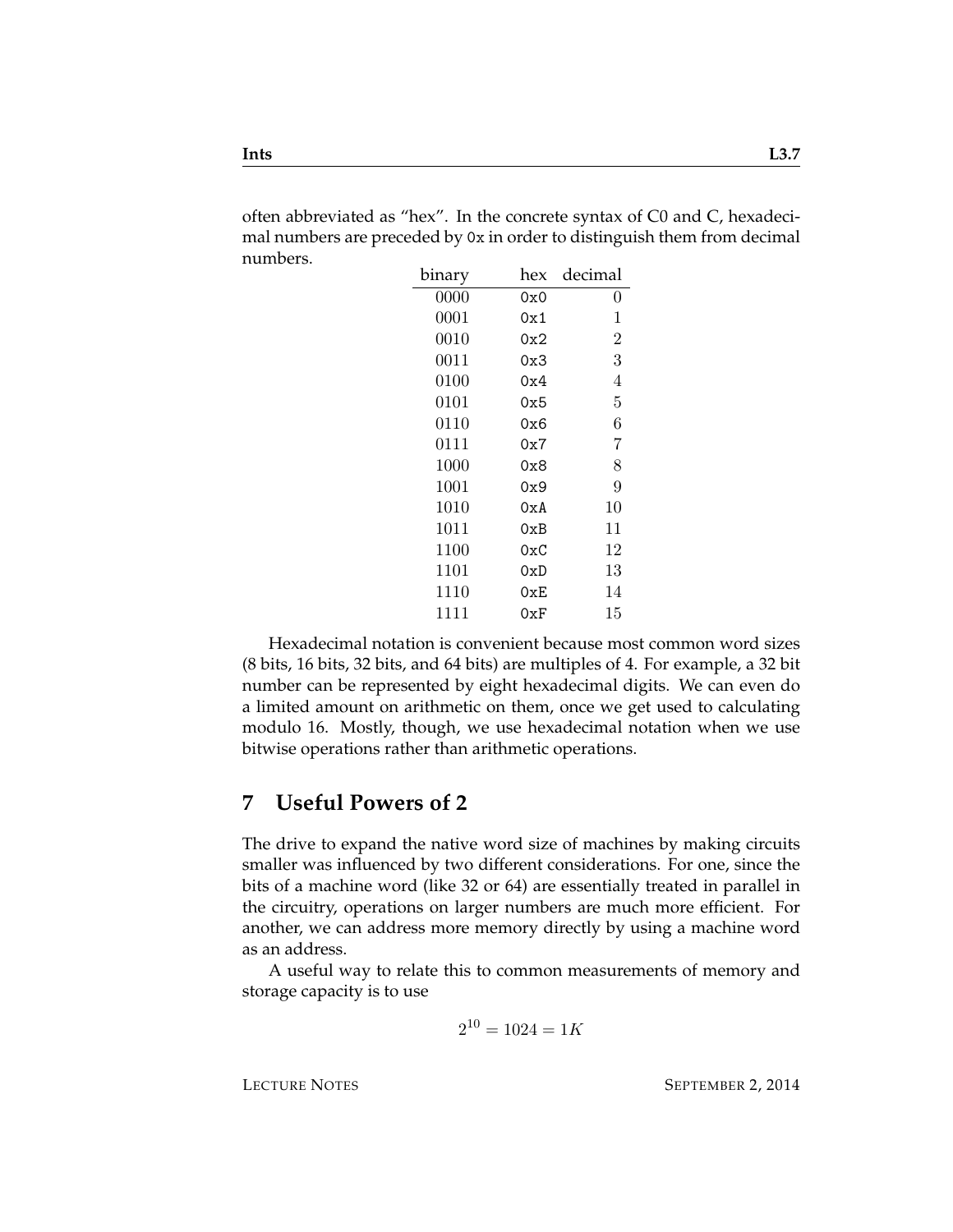Note that this use of " $1K$ " in computer science is slightly different from its use in other sciences where it would indicate one thousand (1, 000). If we want to see how much memory we can address with a 16 bit word we calculate

$$
2^{16} = 2^6 \times 2^{10} = 64K
$$

so roughly 64K cells of memory each usually holding a byte which is 8 bits wide). We also have

$$
2^{20} = 2^{10} \times 2^{10} = 1,048,576 = 1M
$$

(pronounced "1 Meg") which is roughly 1 million and

$$
2^{30} = 2^{10} \times 2^{10} \times 2^{10} = 1,073,741,824 = 1G
$$

(pronounced "1 Gig") which is roughly 1 billion.

In a more recent processor with a word size of 32 we can therefore address

$$
2^{32} = 2^2 \times 2^{10} \times 2^{10} \times 2^{10} = 4GB
$$

of memory where "GB" stands for Gigabyte.

The next significant number would be  $1024GB$  which would be  $1TB$ (Terabyte).

## **8 Bitwise Operations on Ints**

Ints are also used to represent other kinds of data. An example, explored in the first programming assignment, is colors (see Section [11\)](#page-10-0). The so-called ARGB color model divides an int into four 8-bit quantities. The highest 8 bits represent the opaqueness of the color against its background, while the lower 24 bits represent the intensity of the red, green and blue components of a color. Manipulating this representation with addition and multiplication is quite unnatural; instead we usually use bitwise operations.

The bitwise operations are defined by their action on a single bit and then applied in parallel to a whole word. The tables below define the meaning of *bitwise and* &, *bitwise exclusive or* ^ and *bitwise or* |. We also have *bitwise negation* ~ as a unary operation.

|           | And |  | <b>Exclusive Or</b> |  | Or) |  |        | Negation |  |
|-----------|-----|--|---------------------|--|-----|--|--------|----------|--|
| $\&$ $\ $ |     |  |                     |  |     |  | $\sim$ |          |  |
|           |     |  |                     |  |     |  |        |          |  |
|           |     |  |                     |  |     |  |        |          |  |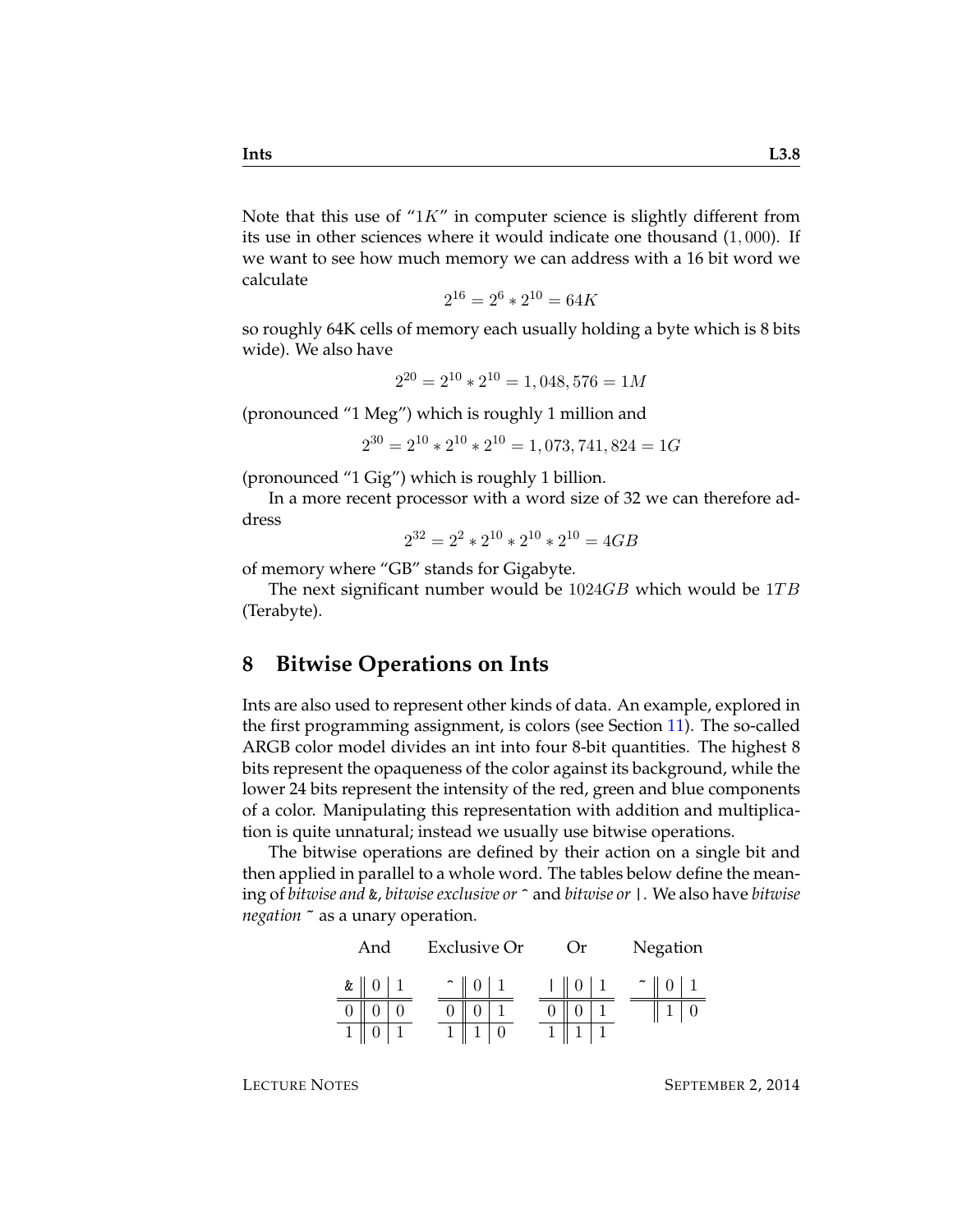#### <span id="page-8-0"></span>**9 Integer Division and Modulus**

The division and modulus operators on integers are somewhat special. As a multiplicative inverse, division is not always defined, so we adopt a different definition. We write  $x/y$  for *integer division* of x by y and  $x\%y$  for *integer modulus*. The two operations must satisfy the property

$$
(x/y) * y + (x\%y) = x
$$

so that  $x\%y$  is like the remainder of division. The above is not yet sufficient to define the two operations. In addition we say  $0 \leq |x\%y| < |y|$ . Still, this leaves open the possibility that the modulus is positive or negative when y does not divide x evenly. We fix this by stipulating that integer division truncates its result towards zero. This means that the modulus must be negative if  $x$  is negative and there is a remainder, and it must be positive if  $x$  is positive.

By contrast, the *quotient* operation always truncates down (towards  $-\infty$ ), which means that the *remainder*  $x\%y$  is positive when  $y$  is positive. There are no primitive operators in C0 for quotient and remainder, but they can be implemented with the ones at hand.

Of course, the above constraints are impossible to satisfy when  $y = 0$ , because  $0 \leq |x\%0| < 0$  is impossible. But division by zero is defined to raise an error, and so is the modulus.

#### **10 Shifts**

We also have some hybrid operators on ints, somewhere between bit-level and arithmetic. These are the *shift* operators. We write  $x \leq k$  for the result of shifting x by k bits to the left, and  $x \gg k$  for the result of shifting x by k bits to the right. In both cases, the value of  $k$  must be between 0 (inclusive) and 32 (exclusive) – any other value is an arithmetic error like division by zero. We assume below that  $k$  is in that range.

The left shift,  $x \ll k$  (for  $0 \leq k \lt 32$ ), fills the result with zeroes on the right, so that bits  $0, \ldots, k-1$  will be 0. Every left shift corresponds to a multiplication by 2 so x << k returns  $x * 2^k$  (modulo  $2^{32}$ ). We illustrate this with 8-bit numbers.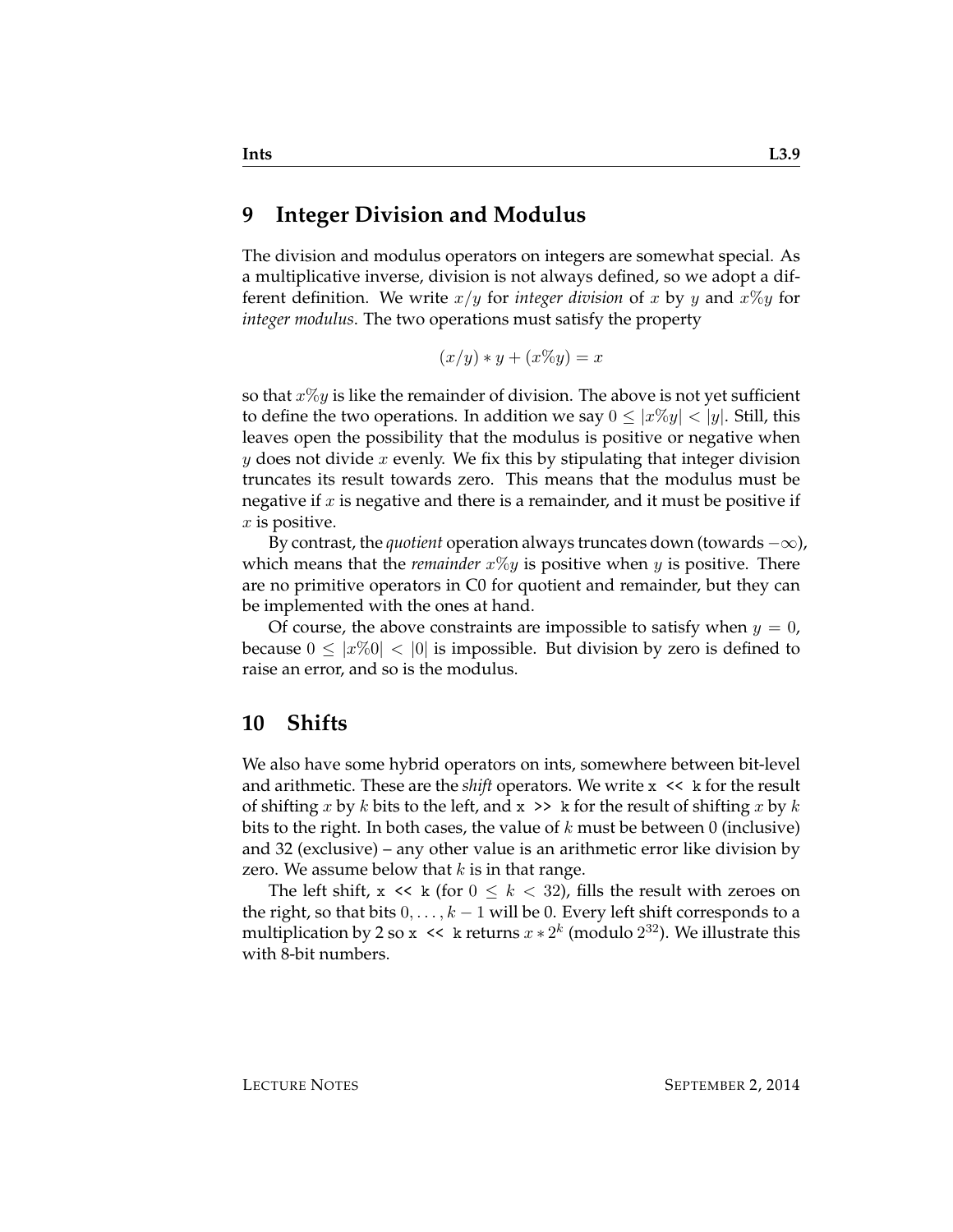

The right shift,  $x \gg k$  (for  $0 \le k < 32$ ), copies the highest bit while shifting to the right, so that bits  $31, \ldots, 32 - k$  of the result will be equal to the highest bit of  $x$ . If viewing  $x$  as an integer, this means that the sign of the result is equal to the sign of  $x$ , and shifting  $x$  right by  $k$  bits corresponds to integer division by  $2^k$  except that it truncates towards  $-\infty.$  For example,  $-1$  >> 1 ==  $-1$ .

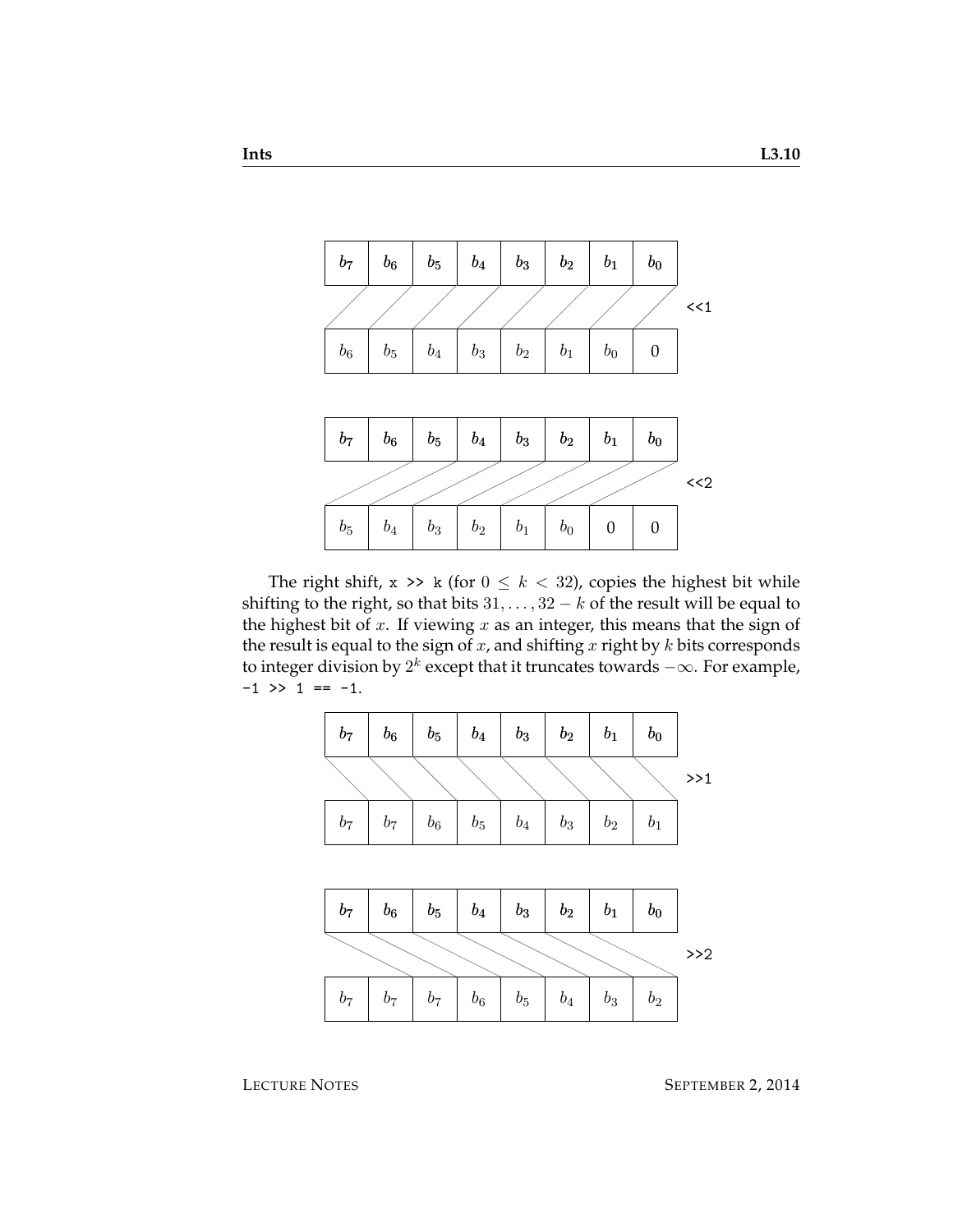#### <span id="page-10-0"></span>**11 Representing Colors**

As a small example of using the bitwise interpretation of ints, we consider colors. Colors are decomposed into their primary components red, green, and blue; the intensity of each uses 8 bits and therefore varies between 0 and 255 (or 0x00 and 0xFF). We also have the so-called α*-channel* which indicates how opaque the color is when superimposed over its background. Here, 0xFF indicates completely opaque, and 0x00 completely transparent.

For example, to extract the intensity of the red color in a given pixel  $p$ , we could compute ( $p \gg 16$ ) & 0xFF. The first shift moves the red color value into the bits 0–7; the bitwise and masks out all the other bits by setting them to 0. The result will always be in the desired range, from 0–255.

Conversely, if we want to set the intensity of green of the pixel  $p$  to the value of g (assuming we already have  $0 \leq g \leq 255$ ), we can compute (p & 0xFFFF00FF) | (g << 8). This works by first setting the green intensity to 0, while keep everything else the same, and then combining it with the value of  $q$ , shifted to the right position in the word.

For more on color values and some examples, see Assignment 1.